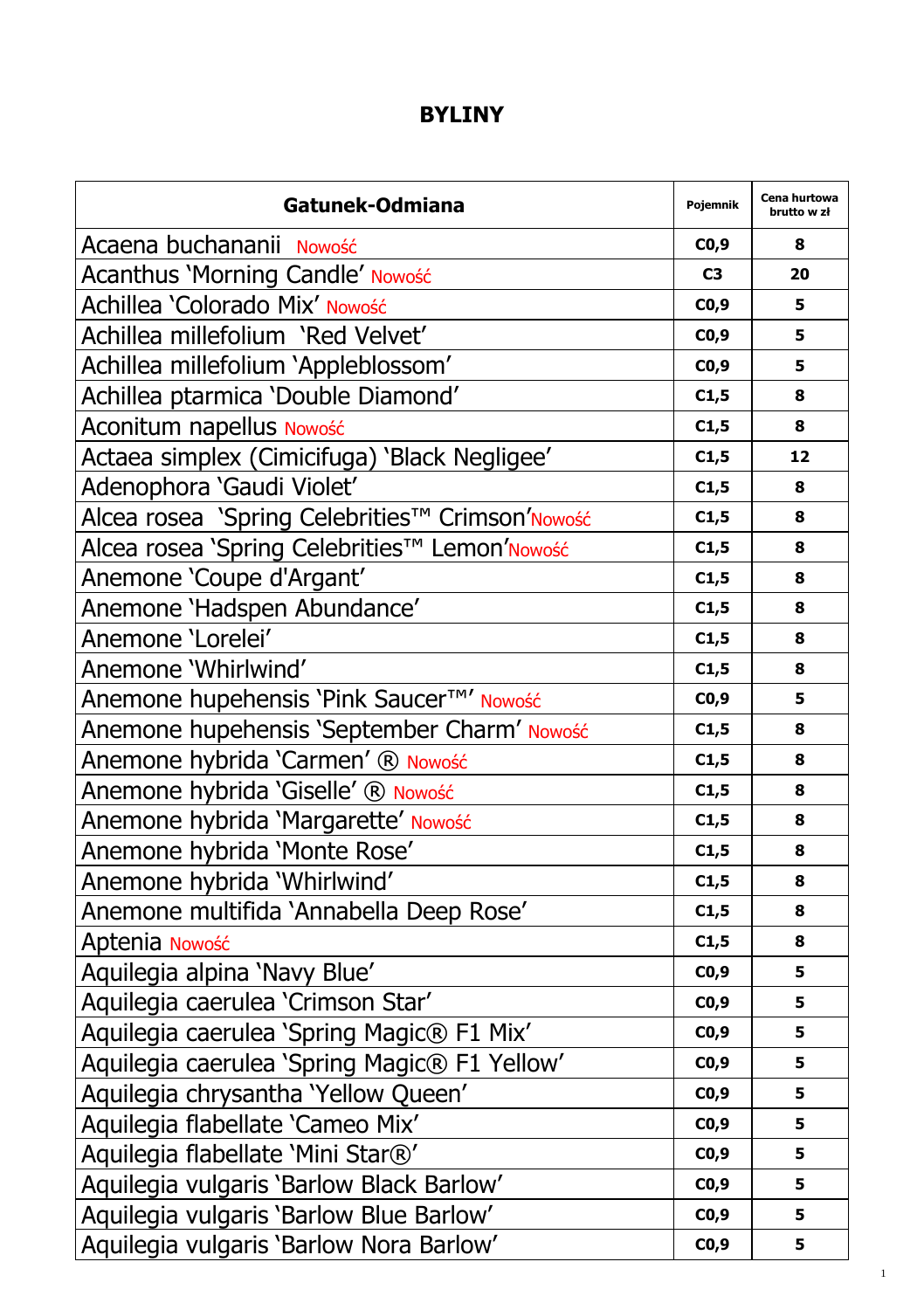| Gatunek-Odmiana                                 | Pojemnik | Cena hurtowa<br>brutto w zł |
|-------------------------------------------------|----------|-----------------------------|
| Aquilegia vulgaris 'Winky Double Blue & White'  | CO,9     | 5                           |
| Aquilegia vulgaris 'Winky Double Red & White'   | CO,9     | 5                           |
| Aquilegia vulgaris 'Winky Double Rose & White'  | CO,9     | 5                           |
| Aquilegia vulgaris 'Winky Double White & White' | CO,9     | 5                           |
| Aralia cordata 'Sun King'                       | C1,5     | 10                          |
| Armeria 'Ballerina Red'                         | CO, 9    | 5                           |
| Armeria 'Ballerina White'                       | CO,9     | 5                           |
| Artemisia schmidtiana 'Silver Mound'            | CO,9     | 8                           |
| Artemisia stelleriana 'Silver Brocade'          | CO,9     | 8                           |
| Aruncus aethusifolius 'Noble Spirit'            | CO, 9    | 5                           |
| Aruncus dioicus 'Pearl White'                   | C1,5     | 5                           |
| Asarum 'Koton' Nowość                           | C1,5     | 8                           |
| Aster 'Ann Leys'                                | C1,5     | 8                           |
| Aster amellus 'Rudolf Goethe'                   | CO, 9    | 5                           |
| Aster dumosus 'Island Tonga' Nowość             | C1,5     | 8                           |
| Astilbe 'Color Flash'                           | C1,5     | 12                          |
| Astilbe 'Key Largo'                             | C1,5     | 12                          |
| Astilbe 'Key West'                              | C1,5     | 12                          |
| Astilbe arendsii 'Astary® Red'                  | CO,9     | 5                           |
| Astilbe arendsii 'Astary® Rose'                 | CO, 9    | 5                           |
| Astilbe arendsii 'Astary® White'                | CO,9     | 5                           |
| Astilbe arendsii 'Red Charm' Nowość             | C1,5     | 12                          |
| Astilbe arendsii 'Showstar'®                    | C1,5     | 12                          |
| Astilbe chinensis 'Flamingo' ®                  | C1,5     | 12                          |
| Astilbe chinensis 'Lollypop'                    | C1,5     | 12                          |
| Astilbe chinensis 'Milk and Honey' Nowość       | C1,5     | 12                          |
| Astilbe chinensis 'Pumila'                      | CO, 9    | 12                          |
| Astilbe chinensis 'Vision in Pink' ®            | C1,5     | 12                          |
| Astilbe chinensis 'Vision in Red' ®             | C1,5     | 12                          |
| Astrantia 'Moulin Rouge ®'                      | C1,5     | 10                          |
| Astrantia maior 'Berendien Stam' Nowość         | C1,5     | 10                          |
| Astrantia major 'Florence ®' Nowość             | C1,5     | 10                          |
| Astrantia major 'Snow Star' ® Nowość            | C1,5     | 10                          |
| Astrantia major 'Venice ®' Nowość               | C1,5     | 10                          |
| Astrantia major 'Washfield' Nowość              | C1,5     | 10                          |
| Athyrium nipponicum 'Burgundy Lace'             | C1,5     | 12                          |
| Athyrium nipponicum 'Pewter Lace'               | C1,5     | 12                          |
| Athyrium nipponicum 'Silver Falls'              | C1,5     | 12                          |
| Athyrium nipponicum 'Ursula's Red'              | C1,5     | 12                          |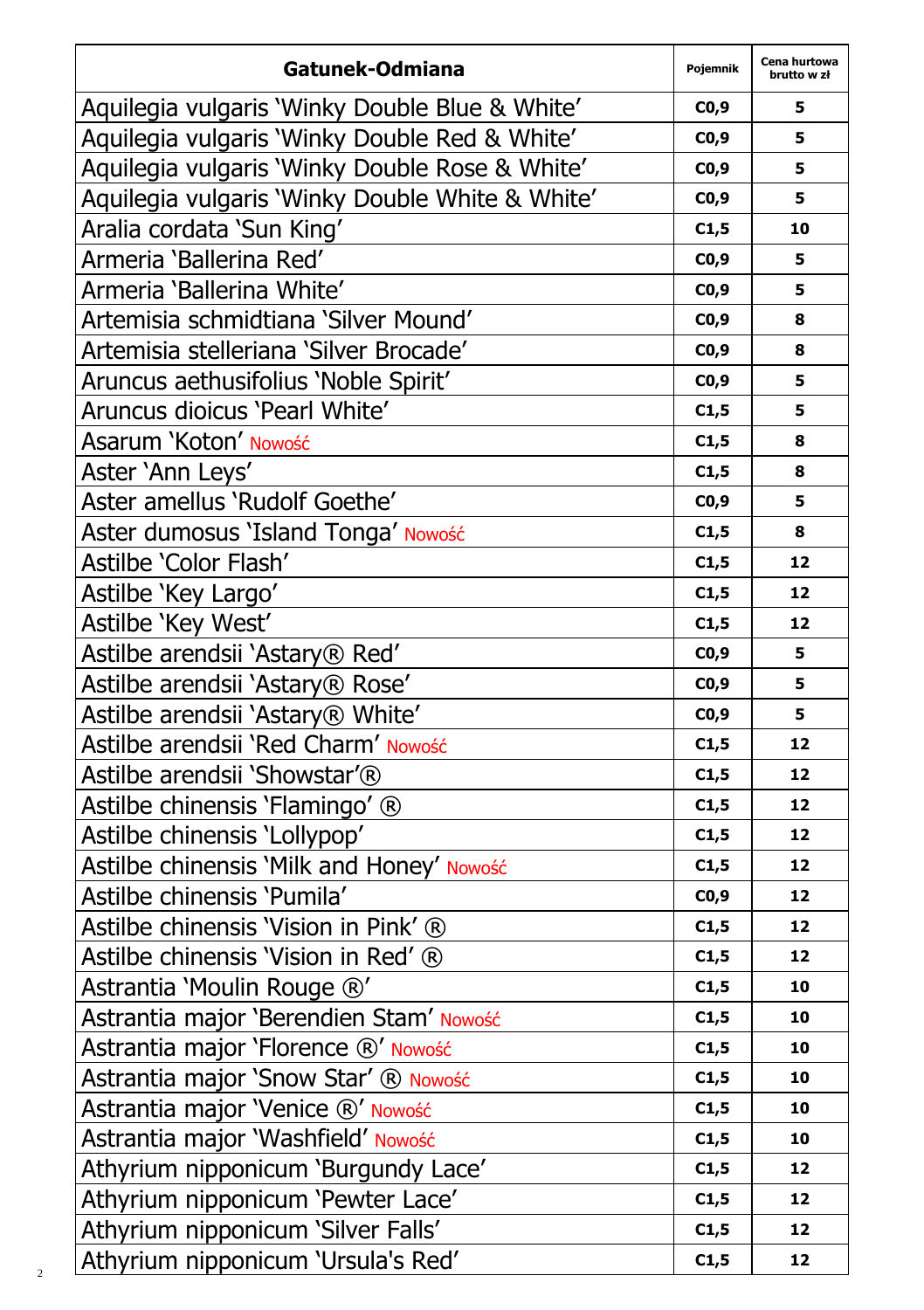| Gatunek-Odmiana                                     | Pojemnik       | Cena hurtowa<br>brutto w zł |
|-----------------------------------------------------|----------------|-----------------------------|
| Atremisia schmidtiana 'Nana Attraction' Nowość      | C1,5           | 8                           |
| Bergenia 'Baby Doll' Nowość                         | C1,5           | 10                          |
| Bergenia 'Bach' Nowość                              | C1,5           | 10                          |
| Bergenia 'Bressingham Salmon' Nowość                | C1,5           | 10                          |
| Bergenia 'Bressingham White' Nowość                 | C1,5           | 10                          |
| Bergenia 'Cyanea' Nowość                            | C1,5           | 10                          |
| Bergenia 'Dragonfly™ Sakura' Nowość                 | C1,5           | 10                          |
| Bergenia 'Eroica'                                   | C1,5           | 10                          |
| Bergenia 'Flirt'                                    | C1,5           | 10                          |
| Bergenia 'Jelle'                                    | C1,5           | 10                          |
| Bergenia 'Rosi Klose'                               | C1,5           | 10                          |
| Bergenia cordifolia 'Dark Margin'                   | C1,5           | 10                          |
| Bergenia cordifolia 'Magic Giant'                   | C1,5           | 10                          |
| Bergenia cordifolia 'Winterglut' Nowość             | C1,5           | 10                          |
| Brunnera macrophylla 'Alexander's Great'            | C1,5           | 12                          |
| Brunnera macrophylla 'Green Gold'                   | C1,5           | 12                          |
| Brunnera macrophylla 'Jack Frost ®'                 | C1,5           | 12                          |
| Brunnera macrophylla 'Mister Morse' ® Nowość        | C1,5           | 12                          |
| Brunnera macrophylla 'Variegata' Nowość             | C1,5           | 12                          |
| Calocephalus brownie 'Whimsy™ Silver'               | CO, 9          | 8                           |
| Campanula 'Milky Way' Nowość                        | C1,5           | 12                          |
| Campanula cochleariifolia 'Elizabeth Oliver' Nowość | C1,5           | 12                          |
| Campanula glomerata 'Genti Twisterbell' ® Nowość    | C1,5           | 10                          |
| Campanula glomerata 'Superba'                       | CO, 9          | 5                           |
| Campanula persicifolia                              | CO, 9          | 5                           |
| Campanula persicifolia 'La Belle ®'                 | C1,5           | 12                          |
| Campanula persicifolia 'Takion™ F1 Blue'            | CO, 9          | 5                           |
| Campanula persicifolia 'Takion™ F1 White'           | CO, 9          | 5                           |
| Campanula punctate 'Pantaloons'                     | C1,5           | 12                          |
| Campanula punctate 'Rubiflora'                      | CO, 9          | 5                           |
| Campanula pyramidalis 'Lavender Blue'               | CO,9           | 5                           |
| Campanula rapunculoides 'Campbell™ Blue'            | CO, 9          | 5                           |
| Centaurea macrocephala 'Deep Yellow'                | C <sub>2</sub> | 5                           |
| Cerastium tomentosum                                | CO, 9          | 5                           |
| Ceratostigma willmottianum 'Forest Blue' ® Nowość   | C1,5           | 12                          |
| Chiastophyllum oppositifolium                       | CO, 9          | 5                           |
| Clematis 'New Love' Nowość                          | C1,5           | 15                          |
| Coreopsis 'Presto' Nowość                           | CO, 9          | 5                           |
| Coreopsis grandiflora 'Early Sunrise'               | CO,9           | 5                           |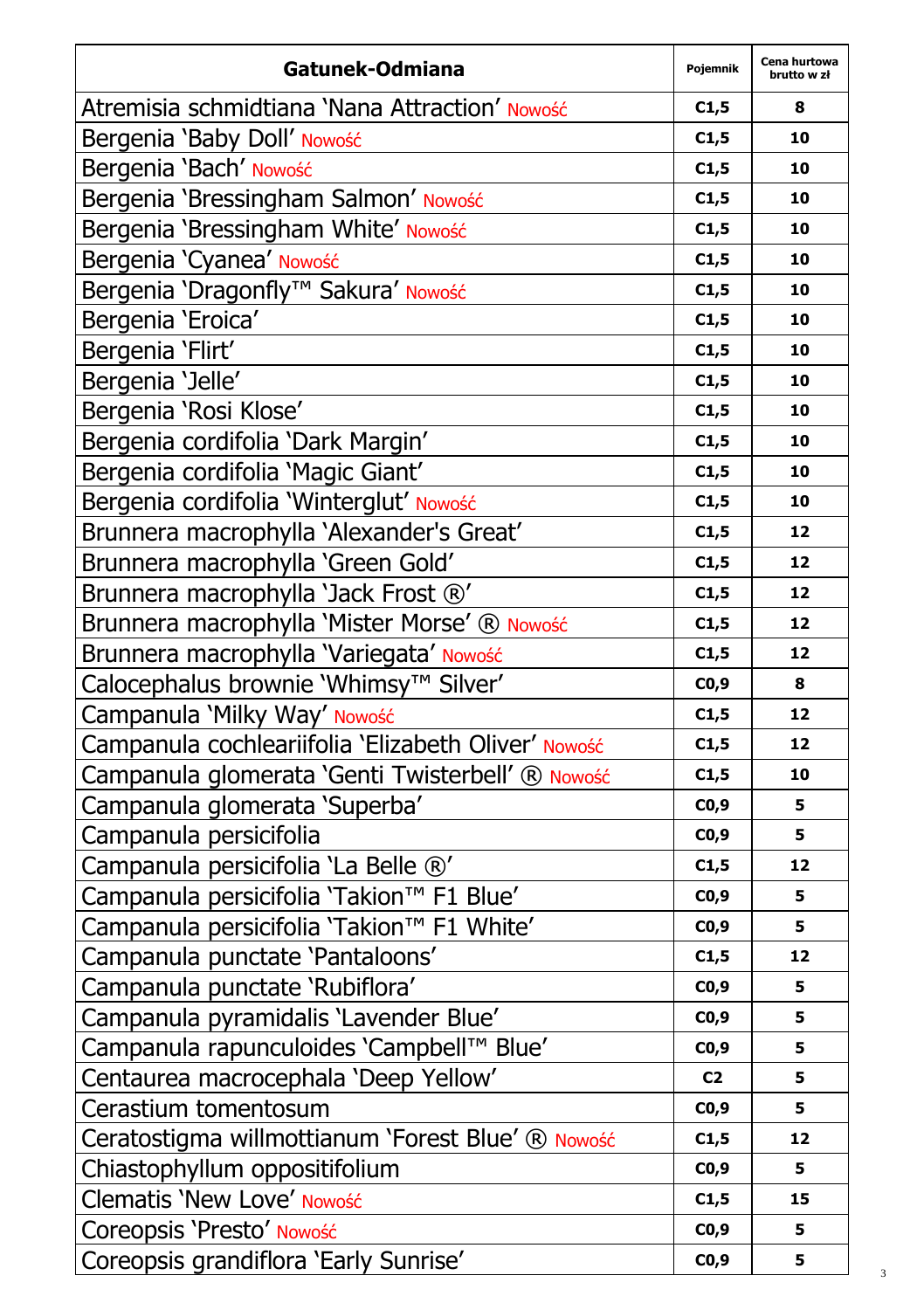| Gatunek-Odmiana                                       | Pojemnik | Cena hurtowa<br>brutto w zł |
|-------------------------------------------------------|----------|-----------------------------|
| Coreopsis grandiflora 'Solanna™ Golden Sphere'        | C1,5     | 8                           |
| Corydalis flexuosa 'Purple Leaf'                      | C1,5     | 12                          |
| Corydalis hybrid 'Canary Feathers'                    | C1,5     | 12                          |
| Corydalis temulifolia 'Chocolate Star TM'             | C1,5     | 12                          |
| Cosmos 'Sonata Mix'                                   | CO,9     | 8                           |
| Cotula hispida Nowość                                 | C1,5     | 5                           |
| Cyclamen hederifolium 'Ivy Ice Purple'                | CO, 9    | 8                           |
| Cymbalaria 'Snow Wave'                                | CO,9     | 8                           |
| Delosperma 'Fire Spinner'                             | CO,9     | 8                           |
| Delosperma cooperi 'Jewel of Desert Grenade' Nowość   | C1,5     | 8                           |
| Delosperma cooperi 'Jewel of Desert Opal' Nowość      | C1,5     | 8                           |
| Delphinium 'Fantasia Blue/White Blotch' Nowość        | CO, 9    | 5                           |
| Delphinium 'Fantasia White/Black Blotch' Nowość       | CO,9     | 5                           |
| Delphinium 'Pacific Blue Bird'                        | CO, 9    | 5                           |
| Delphinium belladonna 'Yellow Pearl' Nowość           | C1,5     | 20                          |
| Delphinium cultorum 'Magic Fountain Mix'              | CO,9     | 5                           |
| Delphinium cultorum 'Pacyfic Giants Galahad' Nowość   | CO, 9    | 5                           |
| Delphinium elatum 'Excalibur™ Mix'                    | CO, 9    | 5                           |
| Dianthus plumarius 'Dixie® Deep Rose'                 | CO, 9    | 5                           |
| Dianthus plumarius 'Dixie® Pink' Nowość               | CO,9     | 5                           |
| Dianthus plumarius 'Dixie® White Red Bicolor' Nowość  | CO, 9    | 5                           |
| Dicentra spectabilis                                  | C1,5     | 8                           |
| Dicentra spectabilis (Lamprocapnos) 'Gold Heart'      | C1,5     | 12                          |
| Dicentra spectabilis 'Valentine'                      | C1,5     | 12                          |
| Dictamnus albus Nowość                                | C1,5     | 20                          |
| Digitalis Foxy Mix Nowość                             | CO, 9    | 5                           |
| Digitalis purpurea 'Dalmatian F1 Mix'                 | CO,9     | 5                           |
| Eremurus 'Cleopatra' Nowość                           | C3       | 20                          |
| Erodium x variabile 'Bishops Form'                    | CO, 9    | 5                           |
| Eryngium 'Neptune's Gold ®'                           | C1,5     | 13                          |
| Eupatorium dubium 'Baby Joe' ® Nowość                 | C1,5     | 10                          |
| Euphorbia 'Ascot Rainbow' Nowość                      | C1,5     | 8                           |
| Euphorbia characias subsp. Wulfenii 'Tasmanian Tiger' | CO, 9    | 8                           |
| Euphorbia x martinii Nowość                           | CO, 9    | 8                           |
| Gaillardia aristata 'Arizona Apricot'                 | CO, 9    | 5                           |
| Gaillardia aristata 'Arizona Red Shades'              | CO,9     | 5                           |
| Gaillardia aristata 'Arizona Sun'                     | CO, 9    | 5                           |
| Gaultheria procumbens 'WinterPearls® 'Bigg Berry'     | CO,9     | 5                           |
| Gaultheria procumbens 'WinterPearls® 'Red Baron'      | CO,9     | 5                           |

4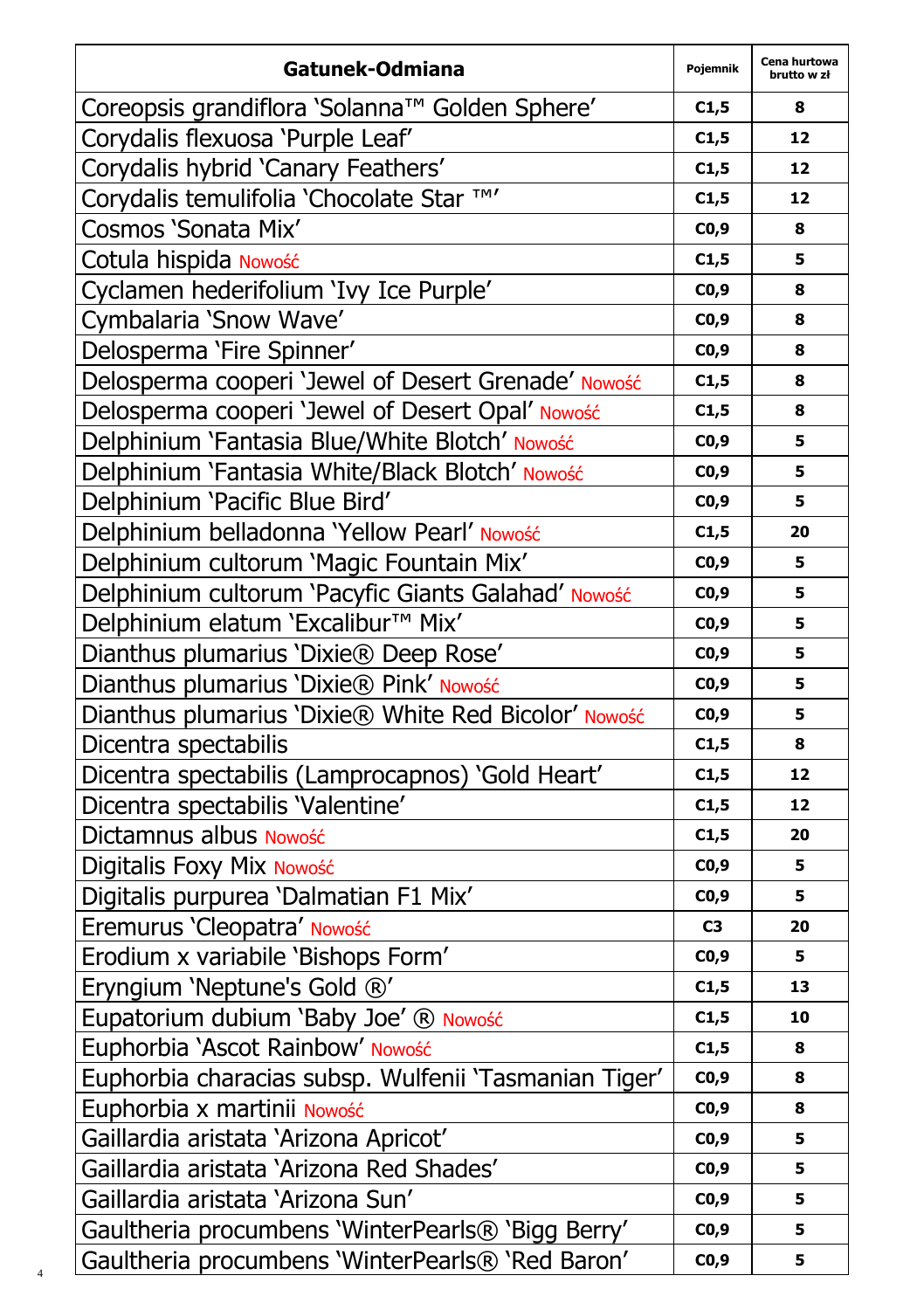| Gatunek-Odmiana                                | Pojemnik       | Cena hurtowa<br>brutto w zł |
|------------------------------------------------|----------------|-----------------------------|
| Gaura 'Gaudi Red'                              | CO,9           | 5                           |
| Gaura lindheimerii 'Butterfly® Rose' Nowość    | CO, 9          | 5                           |
| Gentiana 'Blue Star ®'                         | CO,9           | 10                          |
| Gentiana 'Little Pinkie ®' Nowość              | CO, 9          | 10                          |
| Gentiana makinoi 'White Magic' ® Nowość        | C1,5           | 10                          |
| Gentiana scabra 'Royal Stripes' ® Nowość       | C1,5           | 10                          |
| Gentiana scabra 'Zuki Rindo' Nowość            | C1,5           | 10                          |
| Geranium 'Dragon Heart ®' Nowość               | C1,5           | 10                          |
| Geranium pratense 'Plenum Album' Nowość        | C1,5           | 10                          |
| Geranium sanguineum 'Pink Pouffe ®' Nowość     | C1,5           | 10                          |
| Geranium wallichianum 'Buxton Blue'            | C1,5           | 12                          |
| Geranium wallichianum 'Pink Penny ®' Nowość    | C1,5           | 10                          |
| Gunnera manicata                               | C7             | 30                          |
| Gypsophila muralis 'Deep Rose'                 | CO, 9          | 5                           |
| Gypsophila muralis 'White'                     | CO,9           | 5                           |
| Helenium 'Salsa' Nowość                        | C1,5           | 8                           |
| Helenium 'Sombrero' Nowość                     | C1,5           | 8                           |
| Helianthemum nummularium 'Queen Cerise' Nowość | CO,9           | 5                           |
| Helianthus 'Double Whammy'                     | C1,5           | 8                           |
| Helianthus 'Flying Saucers'                    | C1,5           | 8                           |
| Helianthus 'Sunshine Daydream'                 | C1,5           | 8                           |
| Hemerocalis $-w$ odmianach                     | C5             | $10 - 25$                   |
| Hosta - w odmianach                            | C1,5           | 9                           |
| Houttuynia cordata 'Chameleon'                 | CO, 9          | 8                           |
| Iris $-$ w odmianach                           | C1,5           | 9                           |
| Iris pallida 'Albovariegata' Nowość            | C1,5           | 15                          |
| Iris pseudacorus 'Variegata' Nowość            | C1,5           | 15                          |
| Isotoma fluviatilis 'Dunkelblau' Nowość        | CO,9           | 8                           |
| Isotoma fluviatilis 'Hellblau' Nowość          | CO,9           | 8                           |
| Isotoma fluviatilis 'Weiss' Nowość             | CO,9           | 8                           |
| Kirengeshoma palmate Nowość                    | C <sub>3</sub> | 20                          |
| Knautia 'Thunder and Lightning' ®              | C1,5           | 12                          |
| Kniphofia 'Fire Glow'                          | C1,5           | 12                          |
| Kniphofia 'Green Jade'                         | C1,5           | 12                          |
| Kniphofia 'Ice Queen' Nowość                   | C1,5           | 12                          |
| Kniphofia 'Lemon Popsicle'                     | C1,5           | 12                          |
| Kniphofia 'Limelight'                          | C1,5           | 12                          |
| Kniphofia uvaria 'Echo Mango' ®                | C1,5           | 12                          |
| Kniphofia uvaria 'Echo Rojo' ®                 | C1,5           | 12                          |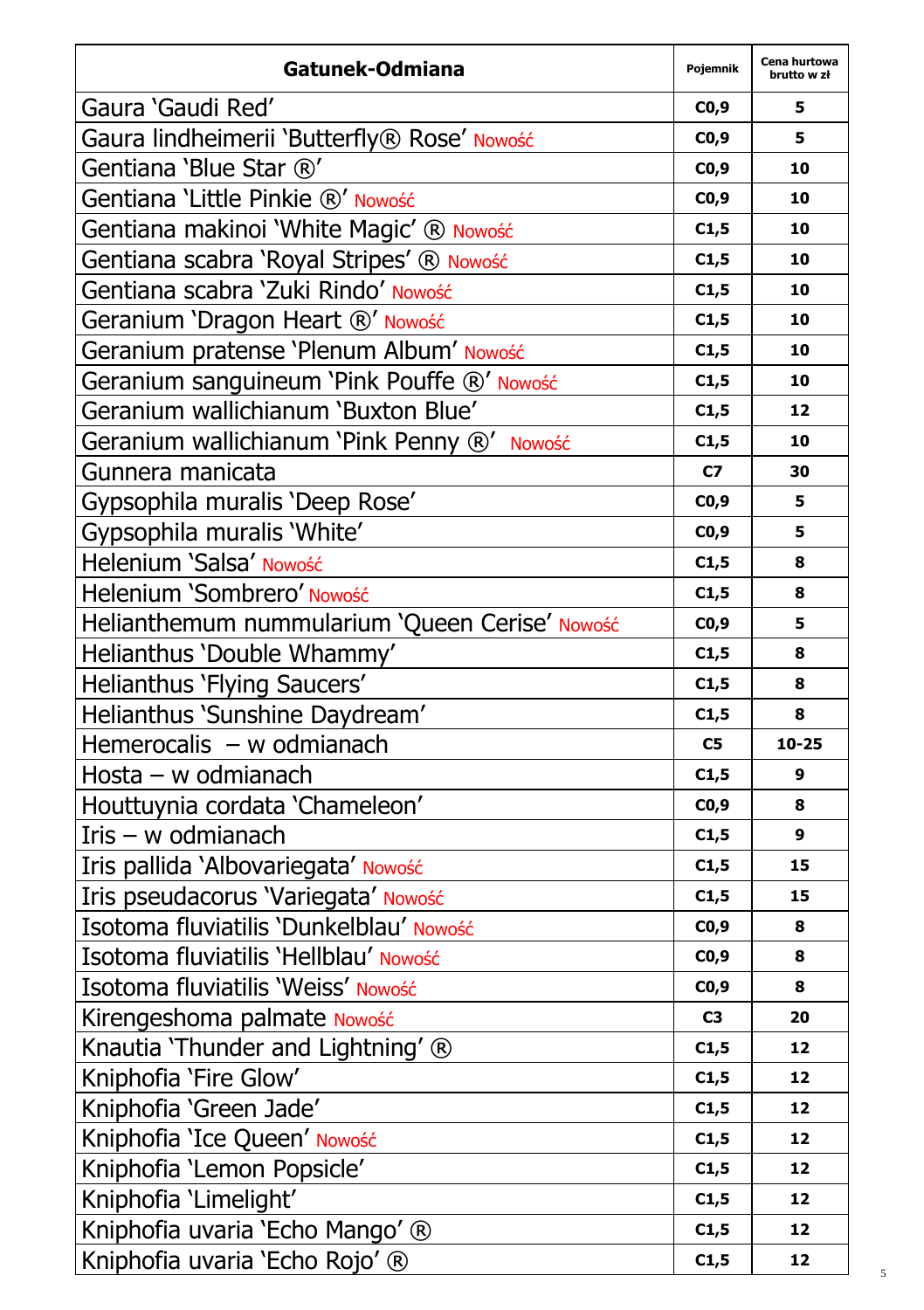| Gatunek-Odmiana                                                        | Pojemnik       | Cena hurtowa<br>brutto w zł |
|------------------------------------------------------------------------|----------------|-----------------------------|
| Kniphofia uvaria 'Flamenco' Nowość                                     | C1,5           | 12                          |
| Kniphofia uvaria 'Royal Castle' Nowość                                 | C1,5           | 12                          |
| Lamium maculatum 'Anne Greenaway'                                      | CO, 9          | 5                           |
| Lamium maculatum 'Beacon Silver'                                       | CO,9           | 5                           |
| Lamium maculatum 'Golden Anniversary'                                  | CO,9           | 5                           |
| Lamium maculatum 'Purple Dragon'                                       | CO, 9          | 5                           |
| Leptinella potentilla Nowość                                           | C1,5           | 8                           |
| Leucanthemum 'King's Crown' Nowość                                     | C1,5           | 8                           |
| Leucanthemum 'Snow Cap' Nowość                                         | C1,5           | 8                           |
| Leucanthemum maximum 'Broadway Lights®'                                | C1,5           | 8                           |
| Leucanthemum maximum 'Snow Lady F1'                                    | C1,5           | 8                           |
| Leucanthemum maximum 'Western Star Taurus' Nowość                      | C1,5           | 8                           |
| Leucanthemum superbum 'Real Dream' ®                                   | C1,5           | 8                           |
| Leucanthemum x superbum 'Fiona Coghill'                                | C1,5           | 8                           |
| Leucanthemum x superbum 'Luna' Nowość                                  | C1,5           | 8                           |
| Leucanthemum x superbum 'Real Glory'                                   | C1,5           | 8                           |
| Leucanthemum x superbum 'Real Neat'                                    | C1,5           | 8                           |
| Ligularia 'Bottle Rocket' ® Nowość                                     | C <sub>3</sub> | 10                          |
| Linum perenne 'Nanum Saphir'                                           | CO,9           | 5                           |
| Lobelia speciosa 'Fan® Blue F1'                                        | CO,9           | 5                           |
| Lobelia speciosa 'Fan® Salmon F1'                                      | CO, 9          | 5                           |
| Lobelia speciosa 'Fan® Scarlet F1'                                     | CO, 9          | 5                           |
| Lupinus 'Blossom'                                                      | C <sub>2</sub> | 12                          |
| Lupinus 'Gladiator'                                                    | C <sub>2</sub> | 12                          |
| Lupinus 'Manhattan Lights'                                             | C <sub>2</sub> | 12                          |
| Lupinus 'Persian Slipper'                                              | C2             | 12                          |
| Lupinus polyphyllus 'Gallery Red Shades'                               | C3             | 12                          |
| Lupinus polyphyllus 'Gallery Yellow Shades'                            | C <sub>3</sub> | 12                          |
| Lupinus polyphyllus 'Lupini Mix'                                       | C1,5           | 5                           |
| Lupinus polyphyllus 'Russell Hybrids La Chatelaine                     | C3             | 12                          |
| (Schloßfrau)'                                                          |                |                             |
| Lupinus polyphyllus 'Russell Hybrids Mix'                              | C3             | 12                          |
| Lupinus polyphyllus 'Russell Hybrids My Castle (Mein<br>Schloß)'       | C3             | 12                          |
| Lupinus polyphyllus 'Russell Hybrids Noble Maiden<br>(Fraulein)'       | C3             | 12                          |
| Lupinus polyphyllus 'Russell Hybrids The Chandelier<br>(Kronleuchter)' | C3             | 12                          |

6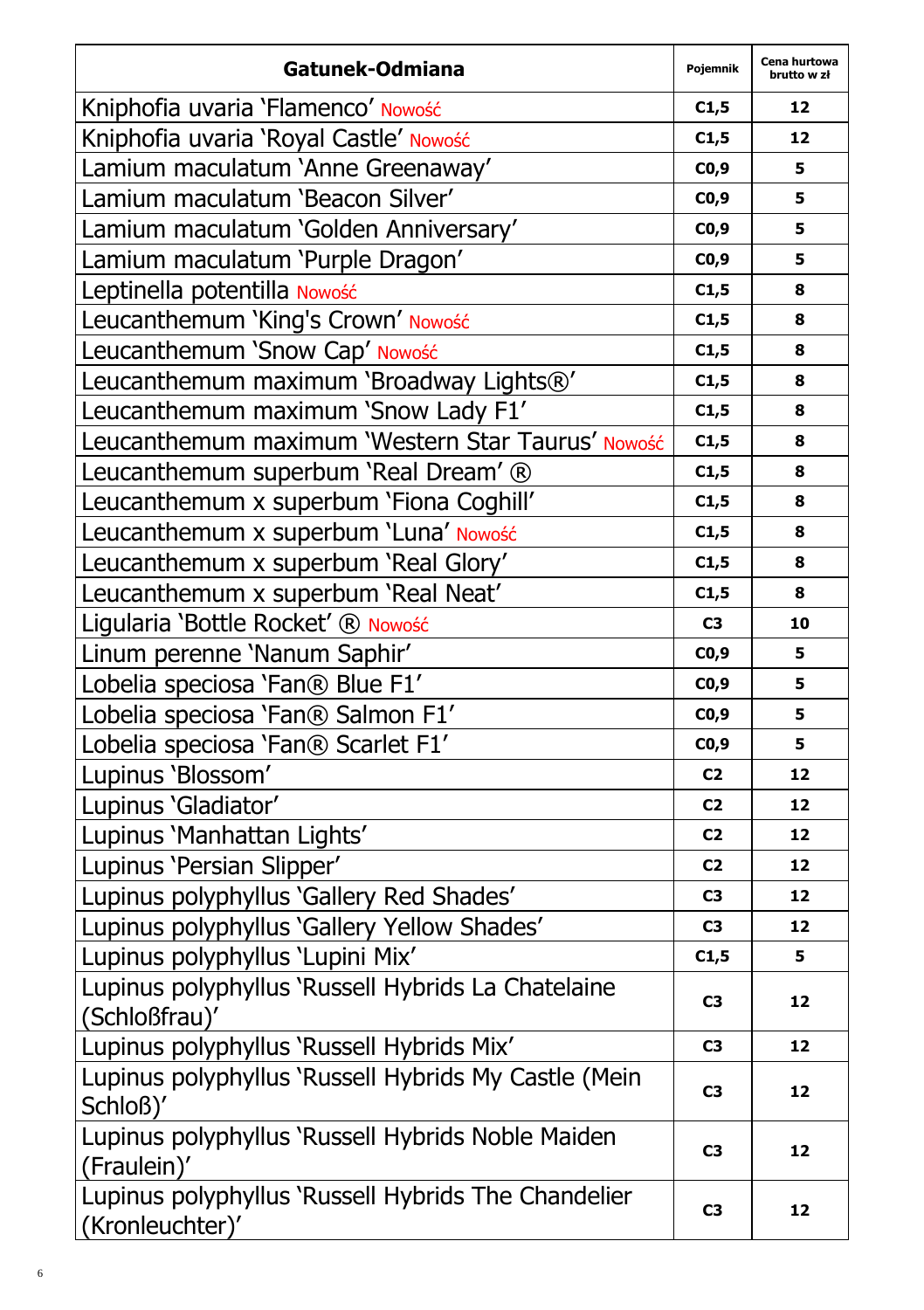| Gatunek-Odmiana                                                   | Pojemnik       | Cena hurtowa<br>brutto w zł |
|-------------------------------------------------------------------|----------------|-----------------------------|
| Lupinus polyphyllus 'Russell Hybrids The Governor<br>(Kastellan)' | C3             | 12                          |
| Lupinus polyphyllus 'Russell Hybrids The Page<br>(Edelknaben)'    | C3             | 12                          |
| Lychnis 'Lipstick'                                                | C1,5           | 10                          |
| Lychnis coronaria 'Atrosanguinea'                                 | CO, 9          | 5                           |
| Lychnis x haageana 'Molton Lava'                                  | CO,9           | 5                           |
| Monarda 'Bee-Happy' Nowość                                        | C1,5           | 12                          |
| Monarda 'Bee-True' Nowość                                         | C1,5           | 12                          |
| Monarda didyma 'Balmy Lilac' Nowość                               | C1,5           | 12                          |
| Monarda didyma 'Balmy Purple' Nowość                              | C1,5           | 12                          |
| Monarda didyma 'Balmy Purple' Nowość                              | C1,5           | 12                          |
| Monarda didyma 'Cranberry Lace' ®                                 | C1,5           | 12                          |
| Monarda didyma 'Fireball' ®                                       | C1,5           | 12                          |
| Monarda didyma 'Red Shades'                                       | C1,5           | 12                          |
| Monarda hybrida 'Pink Lace' ®                                     | C1,5           | 12                          |
| Monarda hybrida 'Purple Lace' ®                                   | C1,5           | 12                          |
| Mukdenia rossii 'Karasuba' ™                                      | C1,5           | 10                          |
| Mukgenia 'Nova Flame' Nowość                                      | C1,5           | 12                          |
| Olearia algida 'Mark' Nowość                                      | C1,5           | 12                          |
| Omphalodes 'Blue Eyes' ®                                          | C1,5           | 10                          |
| Papaver orientalis                                                | CO,9           | 5                           |
| Parahebe catarractae 'Avalanche' Nowość                           | C1,5           | 10                          |
| Penstemon digitalis 'Dark Towers'                                 | C1,5           | 12                          |
| Penstemon digitalis 'Pocahontas' ®                                | C1,5           | 12                          |
| Penstemon digitalis 'Husker Red' Nowość                           | C1,5           | 8                           |
| Penstemon hartwegii 'Arabesque® Pink F1' Nowość                   | C0,9           | 5                           |
| Penstemon hartwegii 'Arabesque® Red F1' Nowość                    | CO,9           | 5                           |
| Penstemon hartwegii 'Arabesque® Violet F1' Nowość                 | CO, 9          | 5                           |
| Penstemon hartwegii 'Phoenix Appleblossom'                        | CO, 9          | 5                           |
| Penstemon hartwegii 'Phoenix Magenta Improved'                    | CO,9           | 5                           |
| Penstemon hartwegii 'Phoenix Red Improved'                        | CO,9           | 5                           |
| Penstemon x hybrida 'Cha Cha Purple'                              | C1,5           | 8                           |
| Peonia - w odmianach                                              | C <sub>5</sub> | 20                          |
| Persicaria amplexicaulis 'Golden Arrow' Nowość                    | C1,5           | 12                          |
| Persicaria Chocolate Dragon Nowość                                | C1,5           | 8                           |
| Phlox paniculata 'Becky Towe'®                                    | C1,5           | 8                           |
| Phlox paniculata 'Cosmopolitan'                                   | C1,5           | 8                           |
| Phlox paniculata 'Flame Blue' ® Nowość                            | C1,5           | 8                           |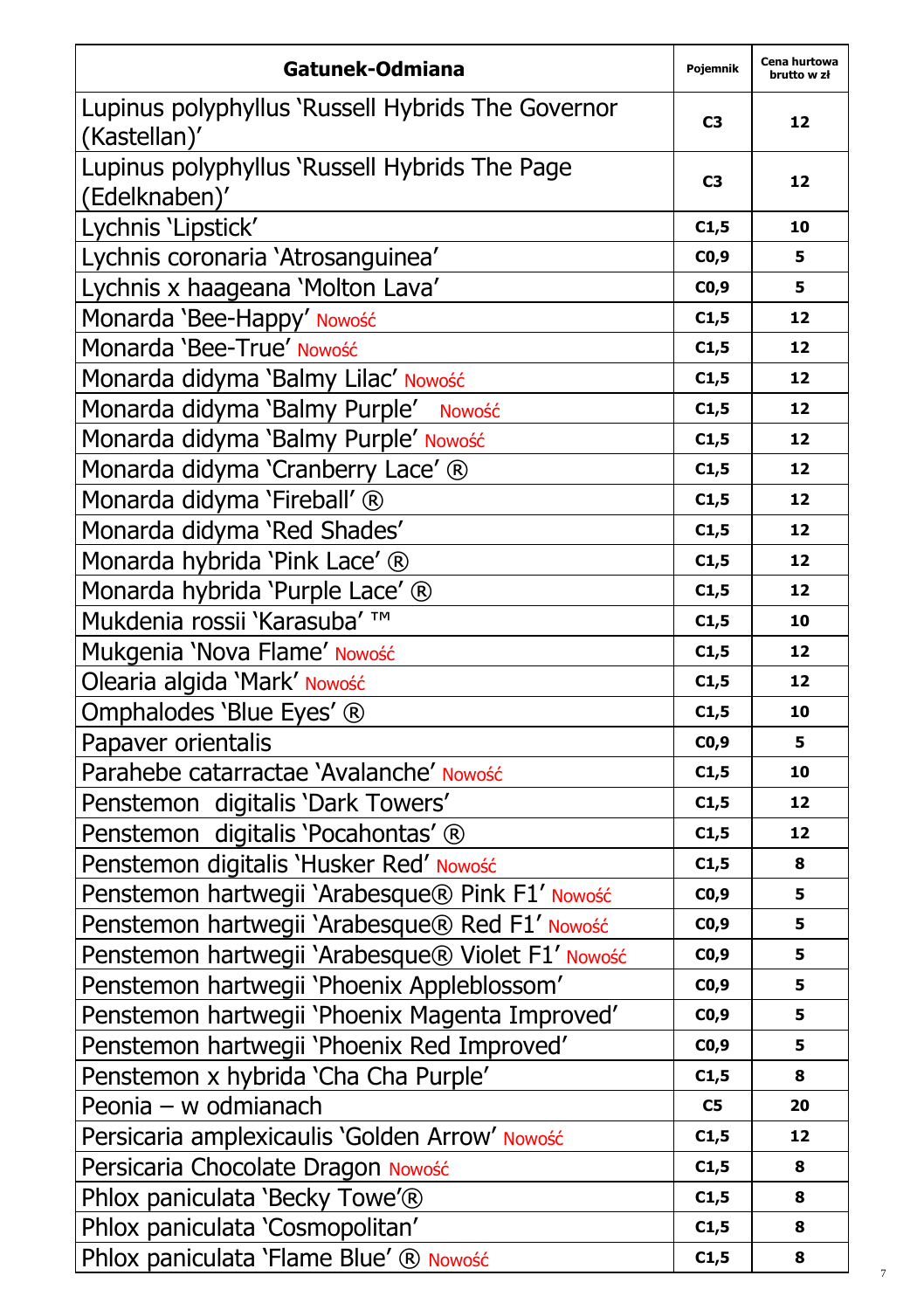| Gatunek-Odmiana                                      | Pojemnik | Cena hurtowa<br>brutto w zł |
|------------------------------------------------------|----------|-----------------------------|
| Phlox paniculata 'Flame Coral' ® Nowość              | C1,5     | 8                           |
| Phlox paniculata 'Flame Light Blue' ® Nowość         | C1,5     | 8                           |
| Phlox paniculata 'Flame Purple' ® Nowość             | C1,5     | 8                           |
| Phlox paniculata 'Flame Ruby' ® Nowość               | C1,5     | 8                           |
| Phlox paniculata 'Flame White Eye' ® Nowość          | C1,5     | 8                           |
| Phlox paniculata 'Fondant Fancy'                     | C1,5     | 8                           |
| Phlox paniculata 'Forever Pink' ®                    | C1,5     | 8                           |
| Phlox paniculata 'Freckle Red Shades' Nowość         | C1,5     | 12                          |
| Phlox paniculata 'Goldmine' ®                        | C1,5     | 8                           |
| Phlox paniculata 'Grenadine Dream'                   | C1,5     | 8                           |
| Phlox paniculata 'Jade'                              | C1,5     | 8                           |
| Phlox paniculata 'Jeff's Pink'                       | C1,5     | 8                           |
| Phlox paniculata 'Orange Perfection' Nowość          | C1,5     | 12                          |
| Phlox paniculata 'Peacock Cherry Red' Nowość         | C1,5     | 8                           |
| Phlox paniculata 'Peppermint Twist' Nowość           | C1,5     | 8                           |
| Phlox paniculata 'Purple Kiss'                       | C1,5     | 8                           |
| Phlox paniculata 'Sweet Summer® Soft Pink' Nowość    | C1,5     | 8                           |
| Phlox paniculata 'Sweet Summer®Purple Bicolor'Nowość | C1,5     | 8                           |
| Phlox paniculata 'Swizzle'                           | C1,5     | 8                           |
| Phlox paniculata 'Tequila Sunrise'                   | C1,5     | 8                           |
| Phlox paniculata 'Tiara'                             | C1,5     | 8                           |
| Phlox paniculata 'Twister'                           | C1,5     | 8                           |
| Phlox paniculata 'Watermelon Punch' Nowość           | C1,5     | 8                           |
| Phlox paniculata 'Younique Old Blue' Nowość          | C1,5     | 12                          |
| Phlox paniculata 'Younique White' Nowość             | C1,5     | 8                           |
| Phygelius 'Panorama Lights® Coral Princess' Nowość   | C1,5     | 8                           |
| Phygelius 'Panorama Lights® Red' Nowość              | C1,5     | 8                           |
| Phygelius 'Panorama Lights® Snow Queen' Nowość       | C1,5     | 8                           |
| Platycodon grandiflorus 'Astra Blue'                 | CO, 9    | 5                           |
| Platycodon grandiflorus 'Astra Rose'                 | CO,9     | 5                           |
| Platycodon grandiflorus 'Astra White'                | CO, 9    | 5                           |
| Podophyllum 'Spotty Dotty' Nowość                    | C1,5     | 12                          |
| Polemonium 'Northern Lights'                         | C1,5     | 10                          |
| Polemonium caeruleum 'Azuro' Nowość                  | CO,9     | 5                           |
| Potentilla 'Flamboyand'                              | C1,5     | 12                          |
| Primula 'Dark Rosaleen'                              | C1,5     | 10                          |
| Primula 'Elizabeth Killelay'                         | C1       | 10                          |
| Primula 'Francesca'                                  | C1,5     | 10                          |
| Primula auricula                                     | CO,9     | 5                           |

8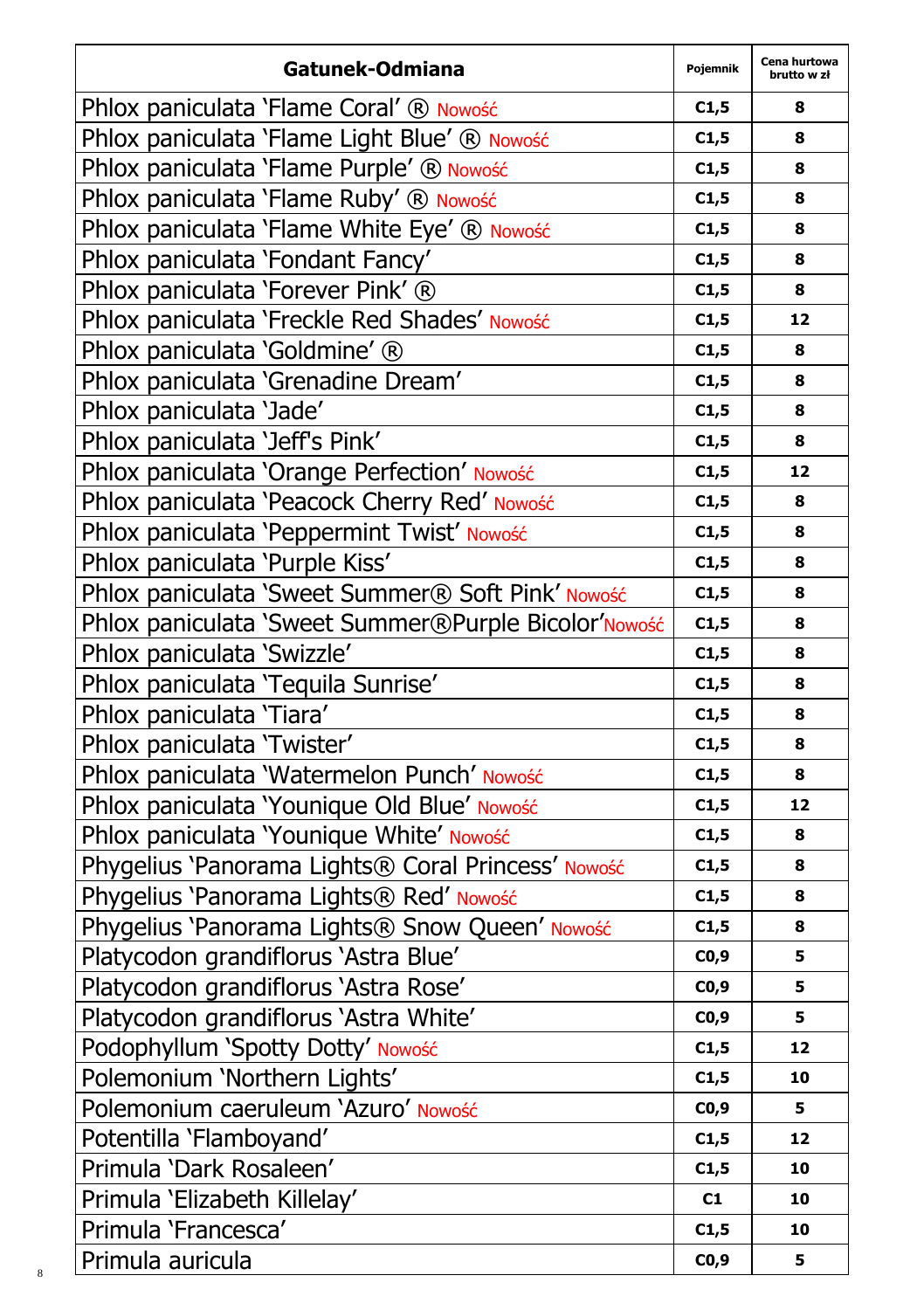| Gatunek-Odmiana                                           | Pojemnik | Cena hurtowa<br>brutto w zł |
|-----------------------------------------------------------|----------|-----------------------------|
| Primula bulleyana                                         | CO,9     | 5                           |
| Primula capitata 'Noverna® Deep Blue'                     | CO, 9    | 5                           |
| Primula denticulata 'Corolla Blue'                        | CO,9     | 5                           |
| Primula denticulata 'Corolla Deep Rose'                   | CO,9     | 5                           |
| Primula denticulata 'Corolla White'                       | CO,9     | 5                           |
| Primula denticulata 'Rubin'                               | CO, 9    | 5                           |
| Primula denticulate 'Corolla™ Deep Rose'                  | CO,9     | 5                           |
| Primula japonica 'Miller's Crimson' Nowość                | CO,9     | 5                           |
| Primula rosea 'Grandiflora'                               | CO, 9    | 5                           |
| Primula veris 'Goldnugett mix'                            | CO, 9    | 5                           |
| Primula vialii 'Red and Rose'                             | CO, 9    | 5                           |
| Primula vialii 'Red Hot Poker'                            | CO, 9    | 5                           |
| Primula vialii Nowość                                     | CO,9     | 5                           |
| Primula x bullesiana                                      | CO,9     | 5                           |
| Primula x pubescens Mix                                   | CO, 9    | 5                           |
| Ptilotus 'Joey' Nowość                                    | C1,5     | 8                           |
| Pulmonaria 'Opal' ® Nowość                                | C1,5     | 8                           |
| Pulsatilla vulgaris 'Pinwheel Blue Violet Shades'         | CO,9     | 5                           |
| Pulsatilla vulgaris 'Pinwheel Dark Red Shades'            | CO, 9    | 5                           |
| Pulsatilla vulgaris 'Pinwheel White'                      | CO,9     | 5                           |
| Rehmannia elata Nowość                                    | C1,5     | 8                           |
| Rehmannia x hybrid 'Magic Dragon' ® Nowość                | C1,5     | 12                          |
| Rhodanthemum hybrida 'Casablanca'                         | CO, 9    | 5                           |
| Rhodanthemum hybrida 'Marakesh'                           | CO, 9    | 5                           |
| Rodgersia pinnata 'Superba'                               | C1,5     | 10                          |
| Rudbeckia 'Little Goldstar'                               | C1,5     | 10                          |
| Rudbeckia 'Little Henry'                                  | C1,5     | 8                           |
| Rudbeckia 'Sunbeckia® Emelia' Nowość                      | C1,5     | 12                          |
| Rudbeckia 'Sunbeckia® Olivia' Nowość                      | C1,5     | 12                          |
| Rudbeckia 'Toto Gold' Nowość                              | CO, 9    | 8                           |
| Rudbeckia fulgida 'City Garden' Nowość                    | C1,5     | 8                           |
| Rudbeckia fulgida 'Goldstrum'                             | C3       | 12                          |
| Rudbeckia fulgida 'Goldsturm'                             | CO,9     | 5                           |
| Rudbeckia hirta 'Cherokee Sunset'                         | C1,5     | 5                           |
| Sagina subulata                                           | CO,9     | з                           |
| Salvia nemerosa 'Sensation ® Compact Deep Blue'<br>Nowość | CO, 9    | 5                           |
| Salvia nemorosa 'Blue Field' Nowość                       | CO, 9    | 8                           |
| Salvia nemorosa 'Deep Blue Field' Nowość                  | CO,9     | 5                           |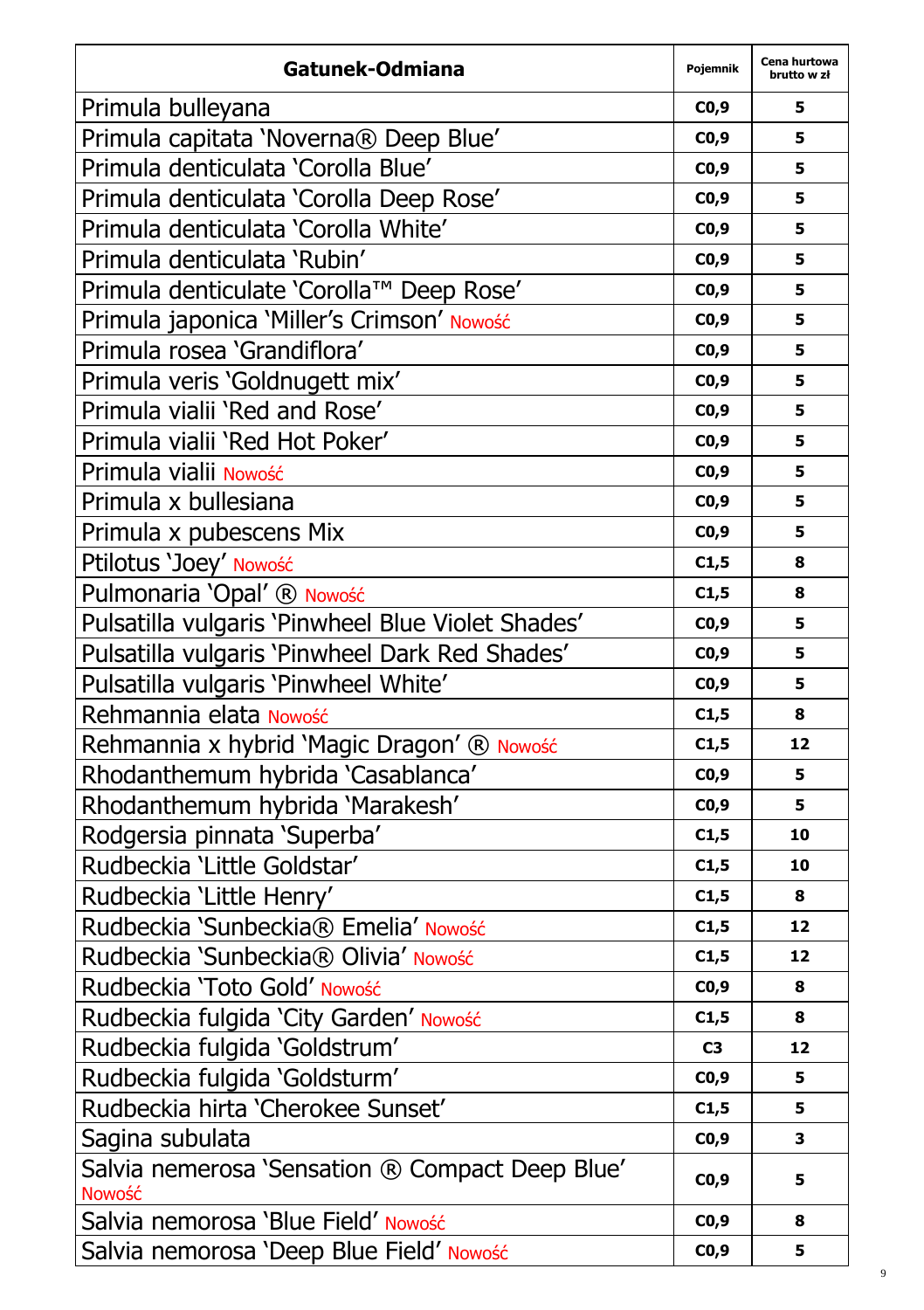| Gatunek-Odmiana                            | Pojemnik       | Cena hurtowa<br>brutto w zł |
|--------------------------------------------|----------------|-----------------------------|
| Salvia nemorosa 'Night Field' Nowość       | CO,9           | 8                           |
| Salvia officinalis 'Aurea'                 | CO,9           | 5                           |
| Salvia officinalis 'Purpurascens'          | CO,9           | 5                           |
| Salvia officinalis 'Tricolor'              | CO, 9          | 5                           |
| Salvia verticillata 'Endless Love ®'       | C1,5           | 10                          |
| Salvia x superba 'Merleau® White'          | CO, 9          | 5                           |
| Salvia x superba 'New Dimension Blue'      | CO,9           | 5                           |
| Salvia x superba 'New Dimension Rose'      | CO, 9          | 5                           |
| Santolina chamaecyparissus                 | CO, 9          | 5                           |
| Saxifraga fortune 'Beni Tsukasa'           | C1,5           | 10                          |
| Scabiosa columbaria 'Mariposa Blue' Nowość | C1,5           | 8                           |
| Scabiosa columbaria 'Vivid Violet'         | C1,5           | 8                           |
| Scabiosa japonica 'Pink Diamonds' Nowość   | C1,5           | 8                           |
| Sedum 'Orange Xenox'                       | C1,5           | 8                           |
| Sedum 'Rainbow Xenox' ® Nowość             | C1,5           | 8                           |
| Sedum acre 'Aurea'                         | CO, 9          | 5                           |
| Sedum hybridum 'Munstead Dark Red' Nowość  | C1,5           | 8                           |
| Sedum hybridum 'Birthday Party' Nowość     | C1,5           | 8                           |
| Sedum hybridum 'Matrona'                   | C1,5           | 8                           |
| Sedum spectabile 'Hot Stuff' Nowość        | C1,5           | 8                           |
| Sedum telephium 'Herbstfreude'             | C1,5           | 8                           |
| Sedum telephium 'Picolette ®'              | C1,5           | 8                           |
| Sedum telephium 'Sunkissed ®'              | C1,5           | 8                           |
| Sempervivum - w odmianach                  | C <sub>2</sub> | 10                          |
| Sempervivum - w odmianach                  | P <sub>9</sub> | з                           |
| Serratula 'Seoanie' Nowość                 | C1,5           | 10                          |
| Sidalcea 'Little Princess ®' Nowość        | C1,5           | 10                          |
| Silene 'Rolly's Favorite ®' Nowość         | C1,5           | 10                          |
| Spilanthes oleracea 'Andenchilli' Nowość   | CO, 9          | 5                           |
| Stokesia 'Divinity ®' Nowość               | C1,5           | 10                          |
| Stokesia laevis 'Purple Parasols'          | C1,5           | 10                          |
| Stokesia laevis 'Silver Moon'              | C1,5           | 10                          |
| Tanacetum 'Garden Treasure'                | C1,5           | 12                          |
| Thalictrum 'Anne' Nowość                   | C1,5           | 12                          |
| Thalictrum 'Purplelicious' Nowość          | C1,5           | 12                          |
| Thalictrum delavayi 'Splendide ™'          | C1,5           | 12                          |
| Thalictrum delavayi "Splendide' White'®    | C1,5           | 12                          |
| Thymus citriodorus 'Aureus'                | CO, 9          | 5                           |
| Thymus citriodorus 'Doone Valley'          | CO,9           | 5                           |